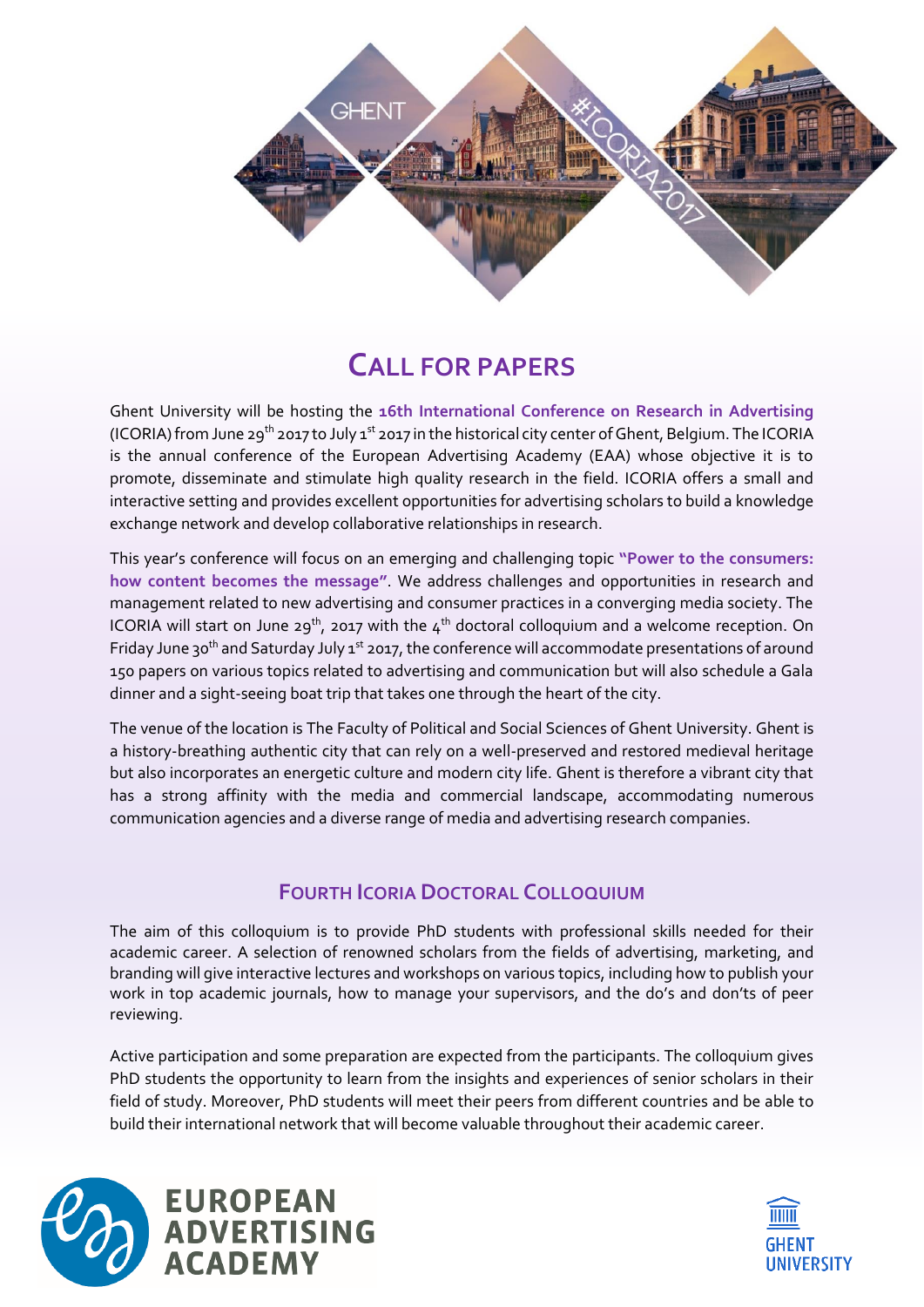

### **TOPICS**

The ICORIA 2017 invites papers on the following issues (without excluding other, related topics) with a special focus on (but not limited to) digital marketing:

• Advertising

*Accountability & Effectiveness, Attention & Processing, Content & Creativity, Cross‐ Cultural Issues, Special Target Groups*

- Branding *Brand Portfolio Analysis, Models of Brand Communication*
- **•** Communication Management *Integrated Marketing Communication, Public Relations, Product Placement, Sponsorship & Events*
- **•** Consumer Behavior *Emotions, Relationship Building, Special Industries & Organizations*

Media

*Channel & Multi-Media Management, Convergence Management, Cross‐Media Strategies, Data Security in New Media, Internet & New Media, Media Management & Media Advertising, Virtual Worlds*

- Methodological Issues *Measurement in Advertising and Consumer Behavior, Qualitative Methodologies in Communication Research, Quantitative Methodologies in Communication Research*
- Public Policy Management *Corporate Social Responsibility, Ethics, Marketing in Restricted Industries, Political Communication, Stakeholder Advertising*

#### **PAPER SUBMISSIONS**

Please submit a five page summary of your paper as soon as possible (but no later than March 15, 2017). Paper summaries must be submitted by following the submission procedure on EasyChair: <https://easychair.org/conferences/?conf=icoria2017>. The summary must include an Abstract, Introduction, Discussion and/or Conclusion and a list of references, as well as a brief description of the hypothesis, research objective, methods and findings. Please look at the style sheet provided on the ICORIA-website for further details about the submission style. All submissions will be blind peer reviewed, so papers should be laid out in correct academic style and authors should not be identified in the text. A separate cover/title page should include: Title, Author(s) names, Affiliations, and Contact Details.

#### **REGISTRATION**

At least one of the authors of a paper that is accepted needs to register and attend the conference. The conference fee for registration before May 21, 2017 is  $\epsilon$ 375, while the conference fee for registration after May 21, 2017 is €450. The fee includes admission to all sessions, lunches, and refreshments, the welcome reception, the gala dinner, the sightseeing tour, the conference proceedings and the €25 annual membership fee of the European Advertising Academy (EAA). The doctoral colloquium is free of charge for PhD students registered for the conference.